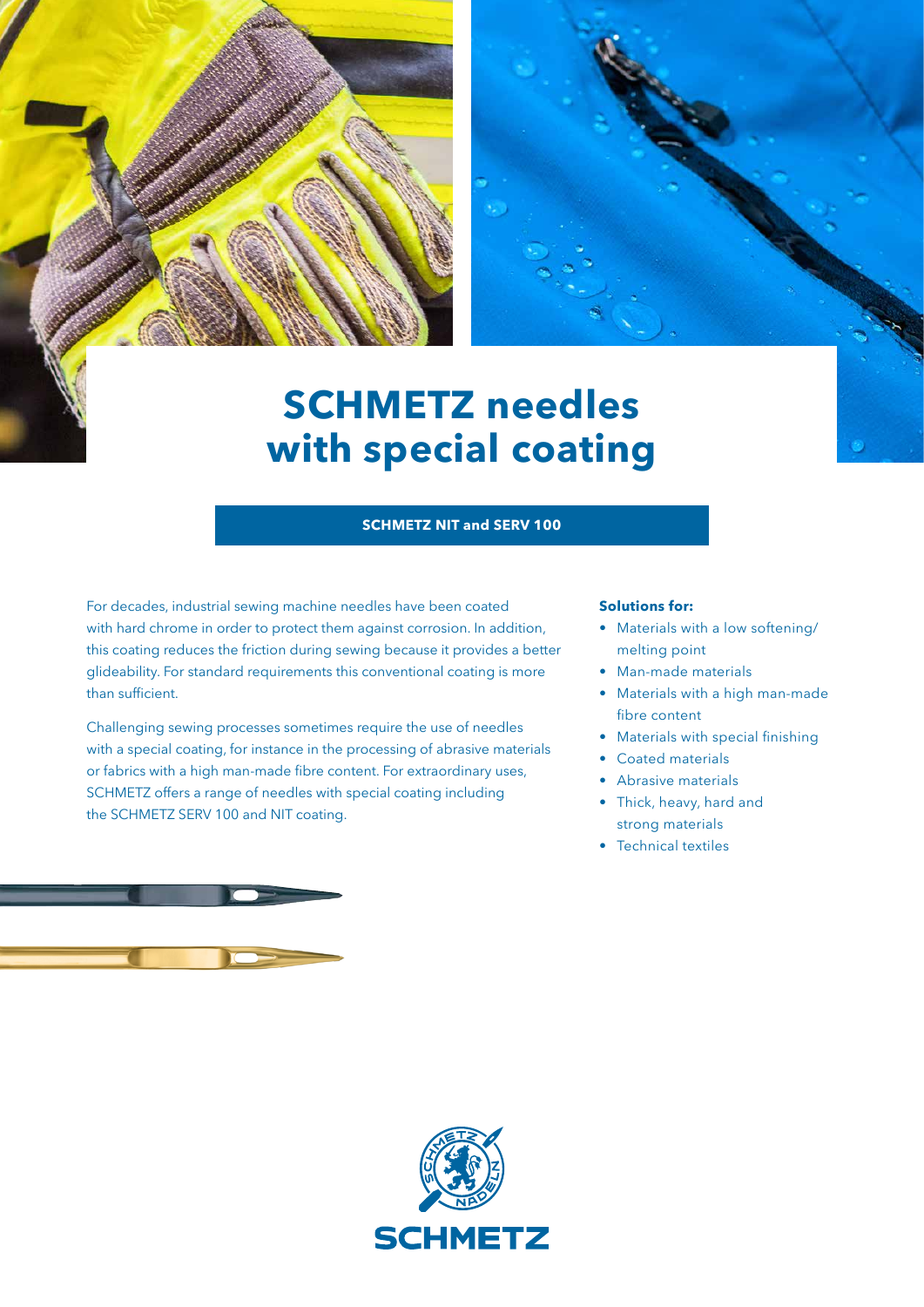# **Special anti-adhesive coating with excellent gliding properties**

#### **Advantages:**

- Independant research showed a nearly 20% better glideability of the thread through the eye of a NIT coated needle compared to a standard chrome plated needle. This means:
	- Easy sliding of sewing thread through needle eye
	- Use of very thick sewing threads possible
- Easy penetration of hard materials due to outstanding low-friction properties of the surface
- Optimum thread protection
- Prevents the adhesion of melted residues on the needle even when sewing critical materials
- Needle stays clean for longer
- Avoids thread breakage
- Less skip stitches
- More continuity in the sewing process due to reduced downtime



#### **Features:**

- Anti-adhesive surface with NIT (Nickel-Phosphor-PTFE)
- Excellent abrasion resistance
- Especially smooth, low-friction surface
- Very resistant to corrosion
- Even coating thickness over the entire needle surface

#### **Application:**

- Materials with a low softening/melting point
- Man-made materials
- Materials with a high man-made fibre content
- Materials with special finishing, e.g. flame retardant, color, modifications of textile threads or surfaces as regards wear and care properties
- Heavy and hard materials
- Coated materials
- In case of needle and eye smearing when using standard chrome plated needles



Melted stitch hole



SCHMETZ NIT Standard chrome plated SCHMETZ NIT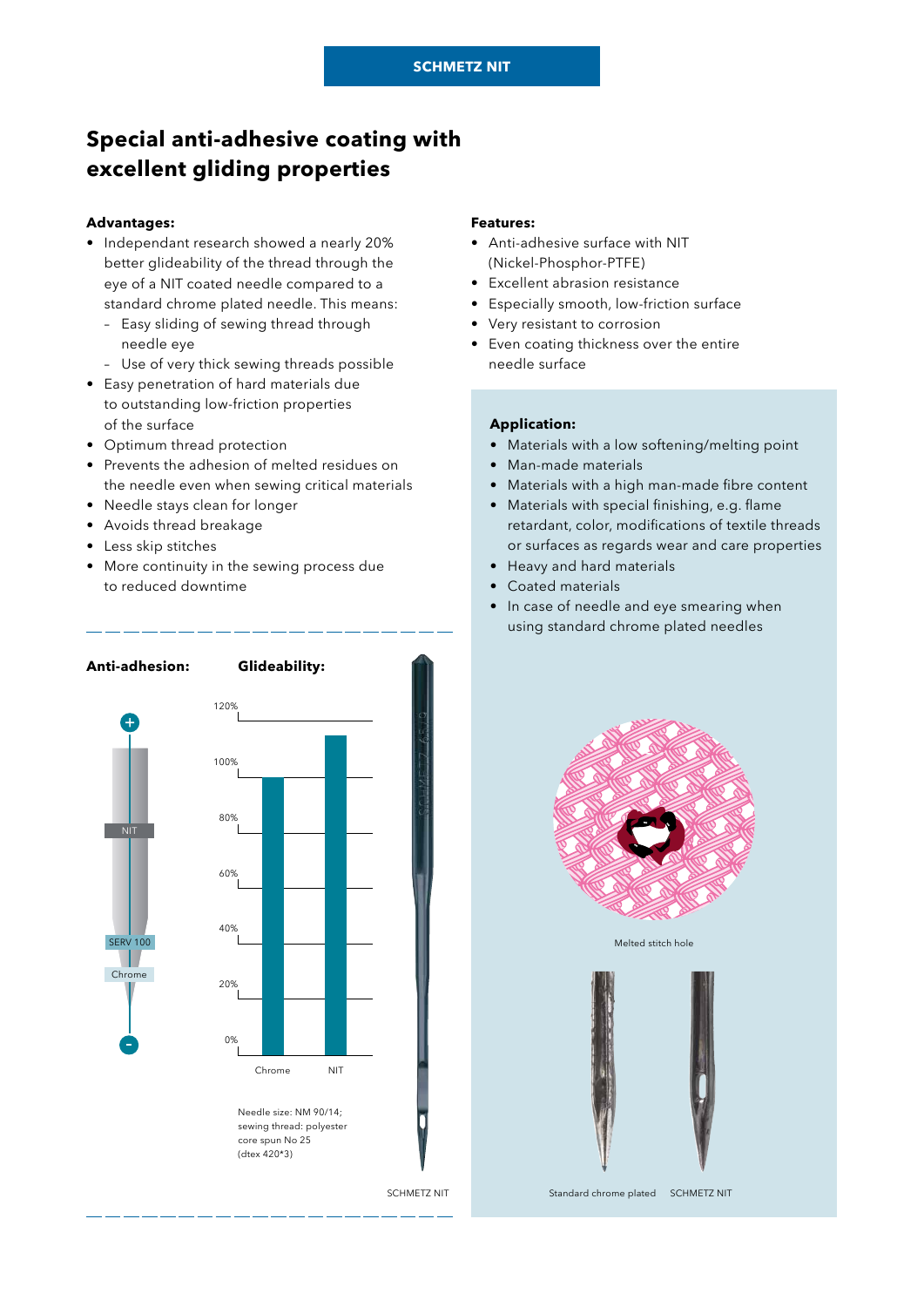# **Titanium Nitride hard coating for increased needle life and reliable seams**

#### **Advantages:**

- Excellent wear resistance of needle
- Long lasting needle tip avoids fabric damage
- Precise stitches and therefore neat seam appearance
- Less needle breakage
- Low needle consumption
- Minimized clogging of needle eye and long groove when sewing materials like synthetics, foam, etc.
- Less thread breakage and skipped stitches
- High productivity
- Reduced costs

### **Features:**

- Ultra hard Titanium Nitride coating on top of a protective hard chrome layer
- Needle surface more than twice as hard as standard chrome plating
- Slightly anti-adhesive needle surface
- Super hard needle tip
- Full corrosion protection of the needle surface
- System designation supplement "TN" (**T**itanium **N**itride)





#### **Application:**

- Abrasive materials
- Thick, hard and strong materials, e.g. denim, leather
- Technical textiles
- Sports shoes
- 

SCHMETZ SERV 100